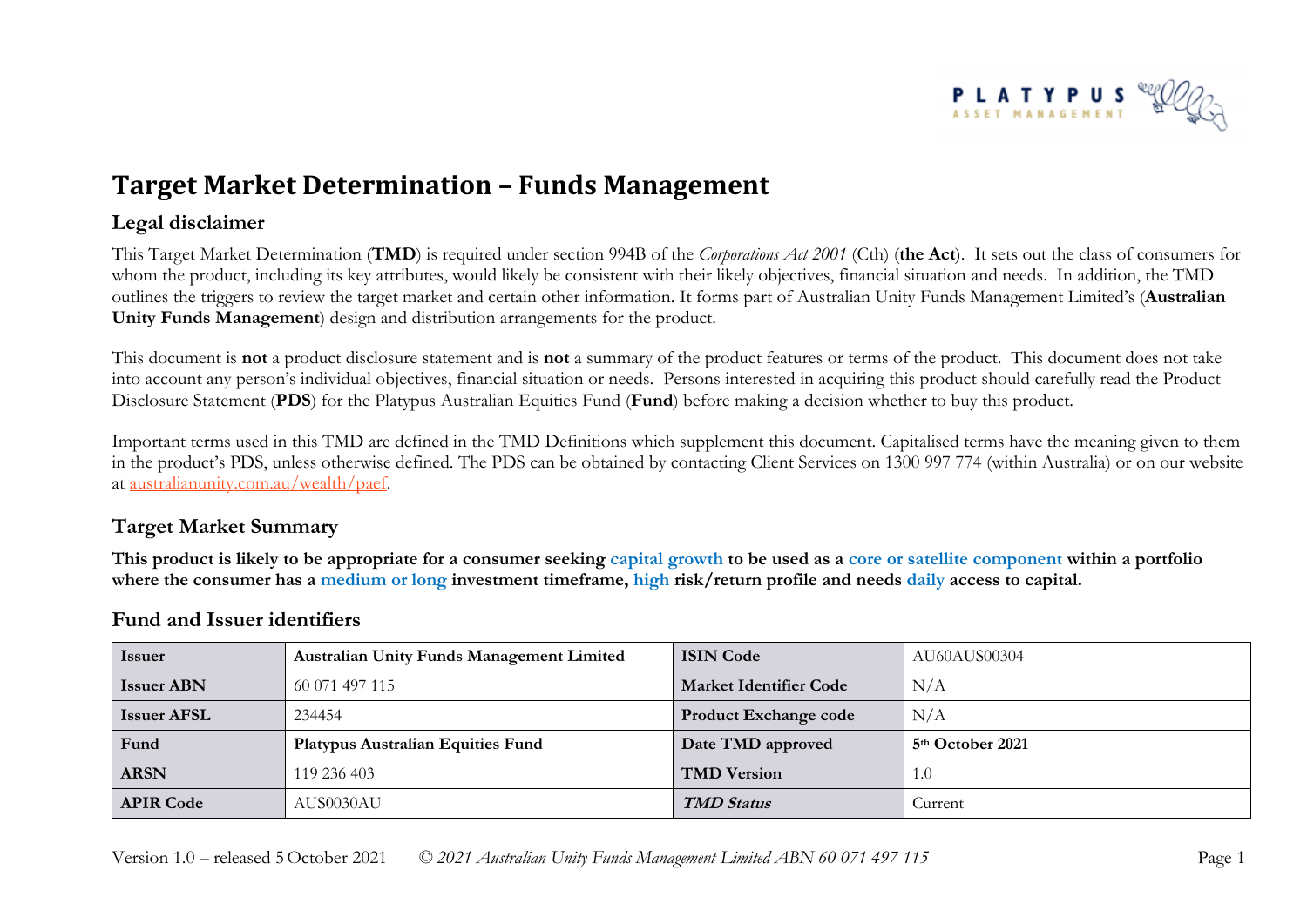# **Description of Target Market**

This part is required under section 994B(5)(b) of the Act.

#### **TMD indicator key**

The Consumer Attributes for which the product is likely to be appropriate have been assessed using a red/amber/green rating methodology with appropriate colour coding:



#### **Instructions**

In the tables below, Column 1, Consumer Attributes, indicates a description of the likely objectives, financial situation and needs of the class of consumers that are considering this product. Column 2, TMD indicator, indicates whether a consumer meeting the attribute in column 1 is likely to be in the target market for this product.

Generally, a consumer is unlikely to be in the target market for the product if:

- **one or more** of their Consumer Attributes correspond to a **red** rating, or
- **three or more** of their Consumer Attributes correspond to an **amber** rating.

#### **Investment products and diversification**

A consumer (or class of consumer) may intend to hold a product as part of a diversified portfolio (typically with an intended product use of *satellite/small allocation* or *core component*). In such circumstances, the product should be assessed against the consumer's attributes for the relevant portion of the portfolio, rather than the consumer's portfolio as a whole. For example, a consumer may seek to construct a conservative portfolio with a satellite/small allocation to growth assets. In this case, it may be likely that a product with a *High* or *Very High* risk/return profile is consistent with the consumer's objectives for that allocation notwithstanding that the risk/return profile of the consumer as a whole is *Low* or *Medium*. In making this assessment, distributors should consider all features of a product (including its key attributes).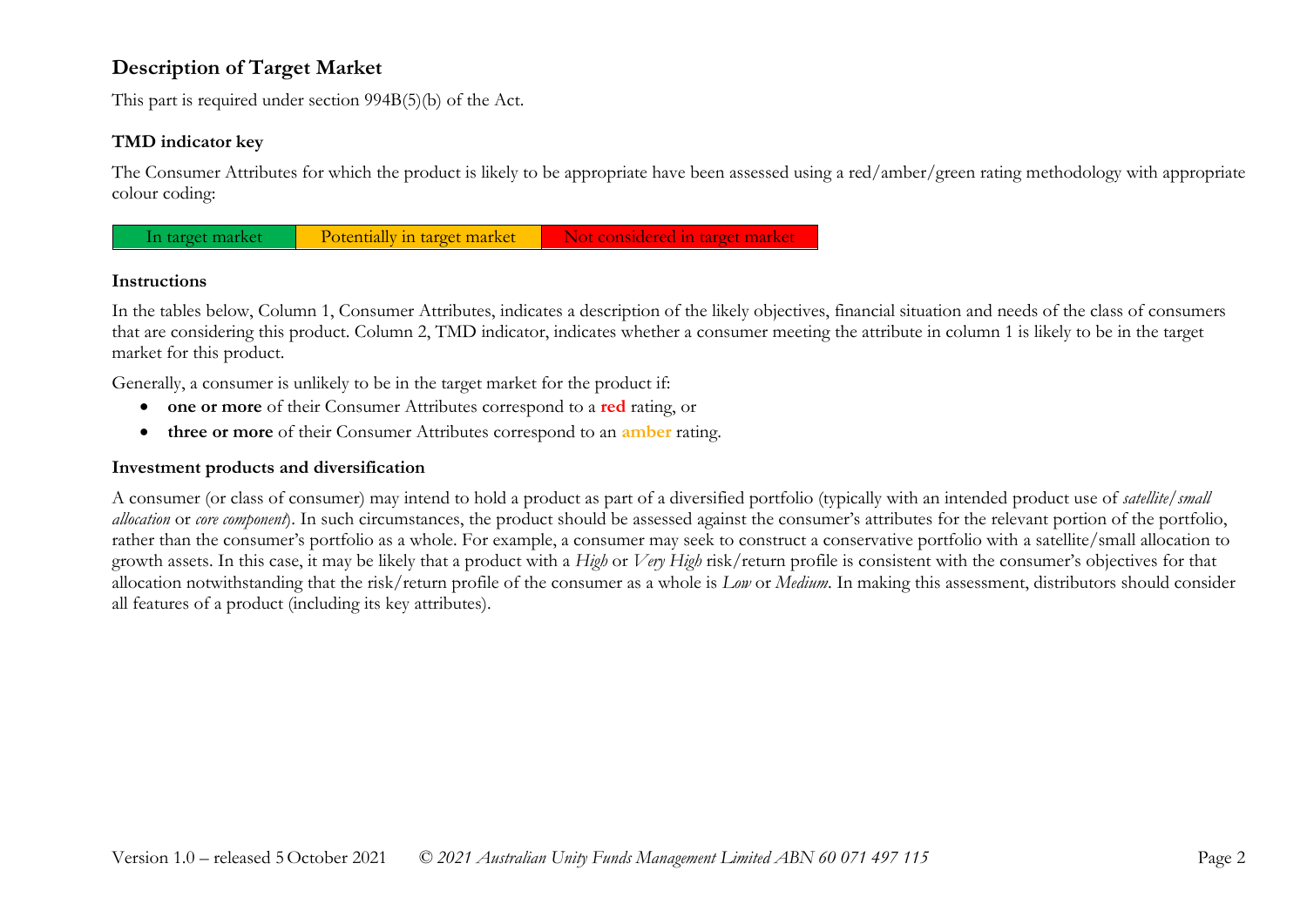| <b>Consumer Attributes</b>                                | <b>TMD</b> Indicator | Product description including key attributes                                                                                                                                                                                                                                  |  |
|-----------------------------------------------------------|----------------------|-------------------------------------------------------------------------------------------------------------------------------------------------------------------------------------------------------------------------------------------------------------------------------|--|
| Consumer's investment objective                           |                      |                                                                                                                                                                                                                                                                               |  |
| Capital Growth                                            |                      | The Fund aims to deliver strong returns over the medium to long-term by identifying high quality<br>Australian companies with strong future growth prospects.                                                                                                                 |  |
| Capital Preservation                                      |                      |                                                                                                                                                                                                                                                                               |  |
| Capital Guaranteed                                        |                      | Generally, distributions are paid on a half yearly basis.                                                                                                                                                                                                                     |  |
| Income Distribution                                       |                      | As the Fund largely holds Australian equities, by virtue of the nature of these assets being growth<br>assets, the Fund is likely to be appropriate for consumers who are seeking capital growth.                                                                             |  |
| Consumer's intended product use (% of Investable Assets)  |                      |                                                                                                                                                                                                                                                                               |  |
| Solution/Standalone (75-100%)                             |                      | The Fund adopts a 'high conviction' approach meaning the portfolio is concentrated, holding                                                                                                                                                                                   |  |
| Core Component (25-75%)                                   |                      | typically between 25 and 35 stocks. The Fund can invest up to 100% of its assets in Australian<br>shares, however, it generally holds up to 10% in cash and similar investments. As a result of this,                                                                         |  |
| Satellite/small allocation (<25%)                         |                      | the Fund has low portfolio diversification and is therefore likely to be appropriate as a core or<br>satellite component of a consumer's portfolio.                                                                                                                           |  |
| Consumer's investment timeframe                           |                      |                                                                                                                                                                                                                                                                               |  |
| Short ( $\leq$ 2 years)                                   |                      | The recommended minimum investment timeframe is greater than 5 years because the Fund aims                                                                                                                                                                                    |  |
| Medium $(> 2 \text{ years})$                              |                      | to deliver strong returns over the medium to long term. The Fund is therefore likely to be<br>appropriate for consumers who have a medium or long investment timeframe.                                                                                                       |  |
| Long ( $> 8$ years)                                       |                      |                                                                                                                                                                                                                                                                               |  |
| Consumer's Risk (ability to bear loss) and Return profile |                      |                                                                                                                                                                                                                                                                               |  |
| Low                                                       |                      | The Fund aims to deliver strong returns over the medium to long-term by identifying high quality<br>Australian companies with strong future growth prospects. Due to the nature of the Fund's                                                                                 |  |
| Medium                                                    |                      | investment strategy the level of investment risk is considered high. The Fund targets a higher<br>return profile and has a potential for higher losses. The Fund is therefore likely to be appropriate<br>for consumers who have a high or very high risk and return profile. |  |
| High                                                      |                      |                                                                                                                                                                                                                                                                               |  |
| Very High                                                 |                      |                                                                                                                                                                                                                                                                               |  |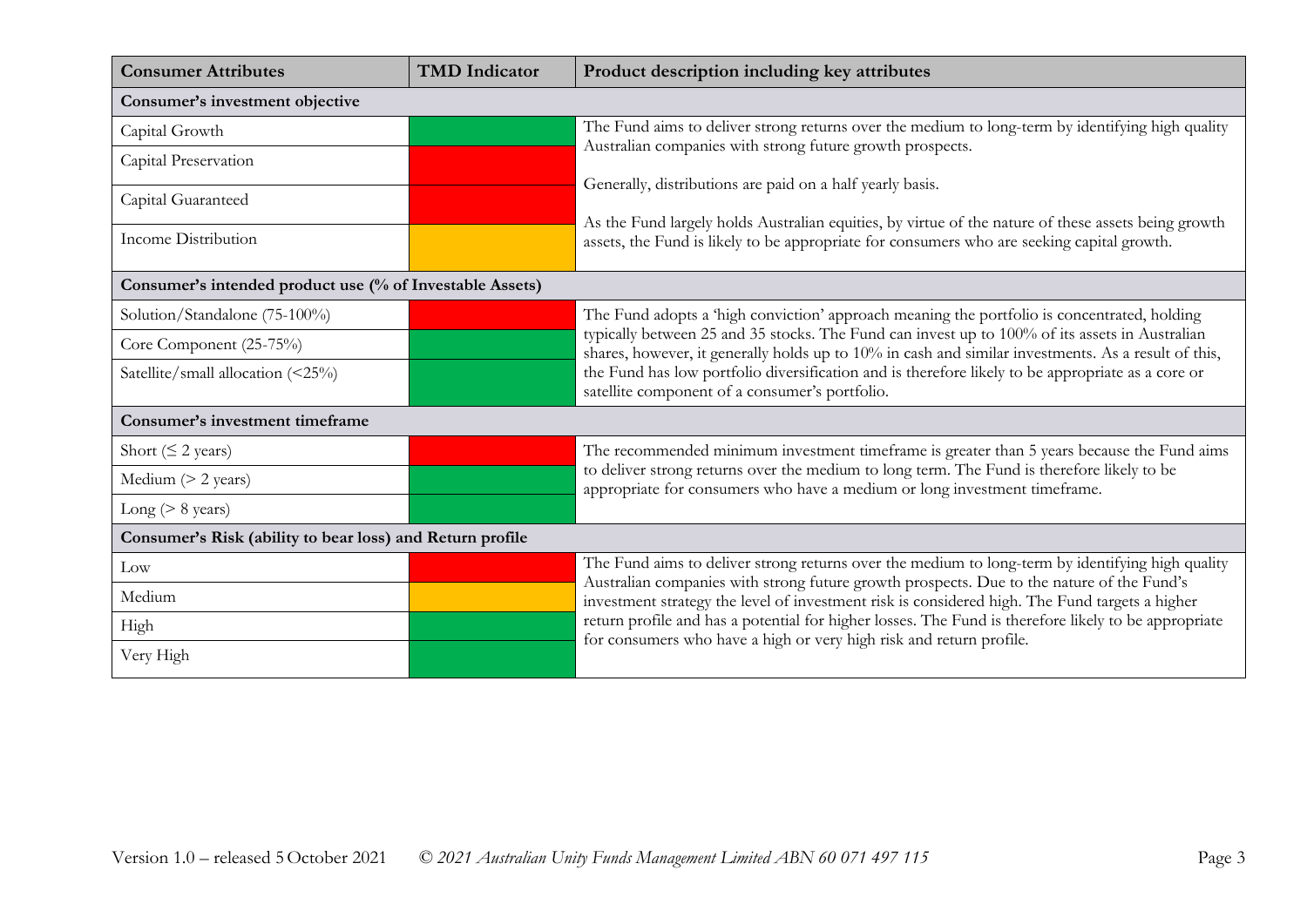| Consumer's need to withdraw money |                                                                                                                                                                                      |
|-----------------------------------|--------------------------------------------------------------------------------------------------------------------------------------------------------------------------------------|
| Daily                             | Under normal circumstances unit holders can withdraw from the Fund daily by providing a                                                                                              |
| Weekly                            | withdrawal request. Withdrawals are generally paid within five business days although, under the<br>constitution for the Fund, we have up to 30 days to satisfy withdrawal requests. |
| Monthly                           | The Fund is therefore likely to be appropriate for consumers who need the ability to lodge a                                                                                         |
| Quarterly                         | withdrawal request on any given business day.                                                                                                                                        |
| Annually or longer                | Please refer to the Fund's PDS for information regarding the minimum withdrawal amount.                                                                                              |

# **Appropriateness**

Note: This section is required under RG 274.64–66.

The Issuer has assessed the product and formed the view that the product, including its key attributes, is likely to be consistent with the likely objectives, financial situation and needs of consumers in the target market as described above, as the features of this product in Column 3 of the table above are likely to be suitable for consumers with the attributes identified with a green TMD Indicator in Column 2.

# **Distribution conditions/restrictions**

This part is required under section 994B(5)(c) of the Act.

| <b>Distribution Condition</b>                                                                                                                   | <b>Distribution Condition Rationale</b> |  |  |
|-------------------------------------------------------------------------------------------------------------------------------------------------|-----------------------------------------|--|--|
| There are no distribution conditions.                                                                                                           | Not applicable.                         |  |  |
|                                                                                                                                                 |                                         |  |  |
| <b>Review triggers</b>                                                                                                                          |                                         |  |  |
| This part is required under section $994B(5)(d)$ of the Act.                                                                                    |                                         |  |  |
| Material change to key attributes, fund investment objective and/or fees.                                                                       |                                         |  |  |
| Material deviation from benchmark / objective over sustained period.                                                                            |                                         |  |  |
| Key attributes have not performed as disclosed by a material degree and for a material period.                                                  |                                         |  |  |
| Determination by the issuer of an ASIC reportable Significant Dealing.                                                                          |                                         |  |  |
| Material or unexpectedly high number of complaints (as defined in section 994A(1) of the Act) about the product or distribution of the product. |                                         |  |  |
| The use of Product Intervention Powers, regulator orders or directions that affects the product.                                                |                                         |  |  |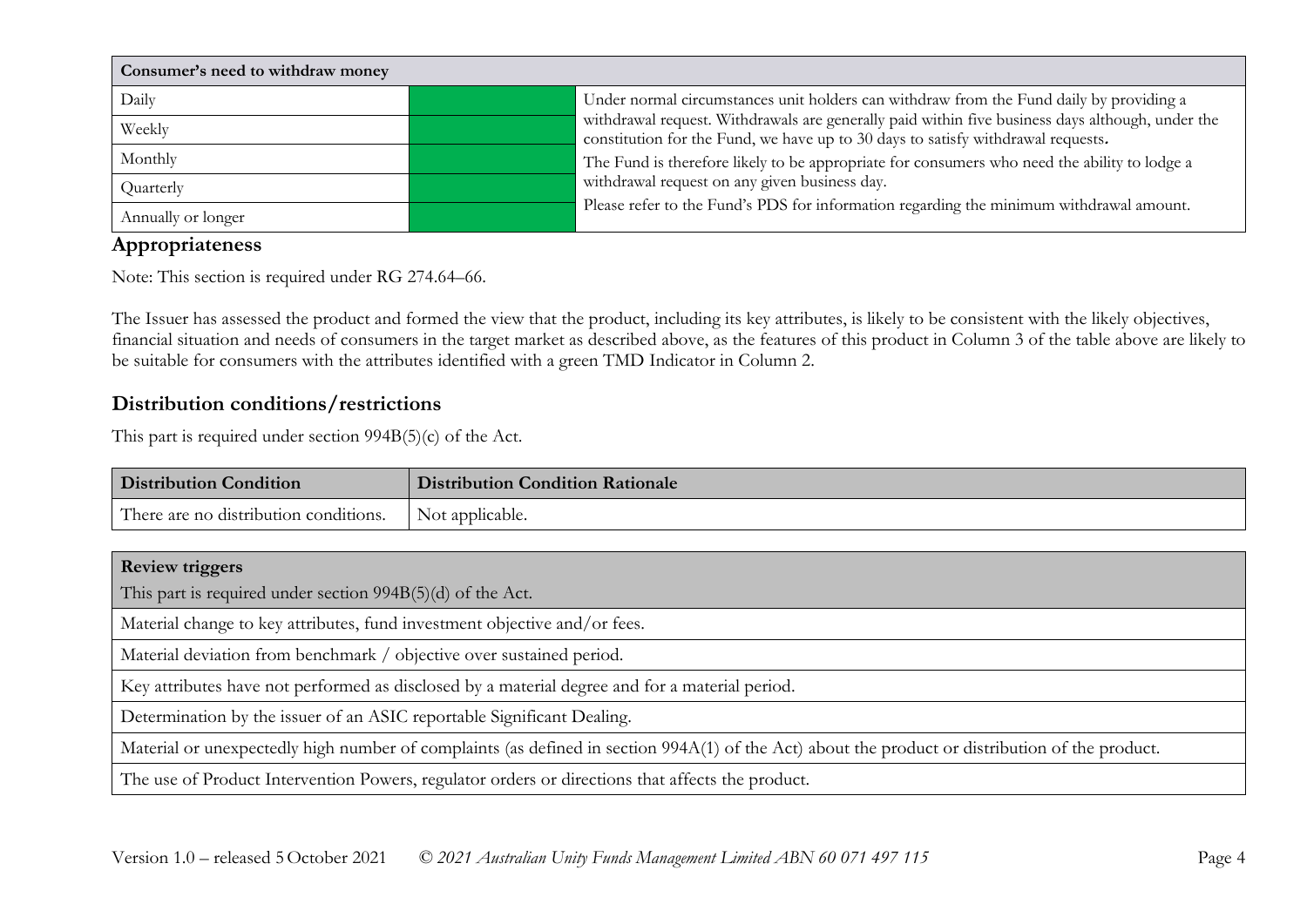| <b>Mandatory review periods</b>                                    |                           |  |
|--------------------------------------------------------------------|---------------------------|--|
| This part is required under section 994B(5)(e) and (f) of the Act. |                           |  |
| <b>Review period</b>                                               | Maximum period for review |  |
| Initial review                                                     | year and 3 months         |  |
| Subsequent review                                                  | 2 years and 3 months      |  |

#### **Distributor reporting requirements**

This part is required under section  $994B(5)(g)$  and (h) of the Act.

| <b>Reporting requirement</b>                                                                                                                                                                             | <b>Reporting period</b>                                                                                                     | Which distributors this<br>requirement applies to |
|----------------------------------------------------------------------------------------------------------------------------------------------------------------------------------------------------------|-----------------------------------------------------------------------------------------------------------------------------|---------------------------------------------------|
| Complaints (as defined in section 994A(1) of the Act) relating<br>to the product. The distributor should provide all the content<br>of the complaint, having regard to privacy.                          | Within 10 business days following the end of the<br>calendar quarter.                                                       | All distributors                                  |
| Significant dealing outside of target market, under s994F(6) of<br>the Act.<br>See Definitions for further detail.                                                                                       | As soon as practicable but no later than 10 business days<br>after distributor becomes aware of the significant<br>dealing. | All distributors                                  |
| To the extent a distributor is aware, dealings outside the target<br>market, including reason why acquisition is outside of target<br>market, and whether acquisition occurred under personal<br>advice. | Within 10 business days following the end of the<br>calendar quarter.                                                       | All distributors                                  |

If practicable, distributors should adopt the FSC data standards for reports to the issuer. Distributors must report to Australian Unity Funds Management using the method specified on the website: <https://www.australianunity.com.au/wealth/distributor-complaints>. This link also provides contact details relating to this TMD for Australian Unity Funds Management.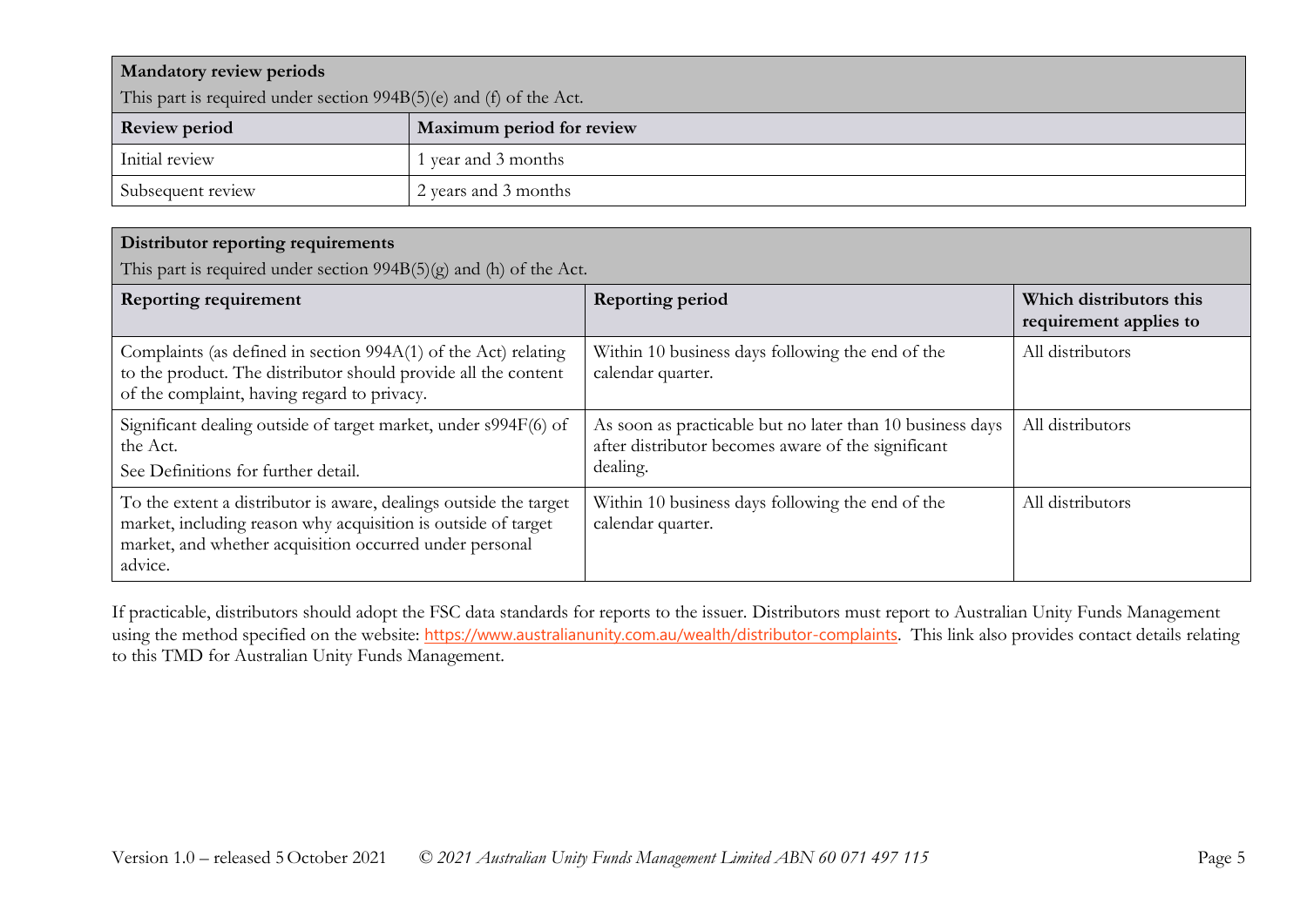# **Copyright & Disclaimer**

This target market determination (**TMD**) is made by Australian Unity Funds Management Limited ABN 60 071 497 115, AFS Licence No 234454 (**Issuer**) pursuant to section 994B of the *Corporations Act 2001* (Cth). The Issuer is the responsible entity of the Fund and the issuer of interests in the Fund (**Product**).

This document is not a summary of the Fund or the Product, or the Product Disclosure Statement for the Product (**PDS**). It does not (and is not intended to) set out a summary of the terms or features of the Product.

This document is intended to provide a record of the Issuer's assessment of the Product, which forms the basis of this TMD. It also details the Product's distribution channel(s) and distribution strategy which must align to this TMD. This document is also used as a basis for the periodic review of the TMD and the Product's suitability for distribution to the identified target market.

This document does not (and is not intended to) provide or constitute financial product advice. The target market described in this TMD is general in nature only and does not make any statement or representation that a particular person is or is not in the target market described in this TMD. This TMD does not take into account the objectives, financial situation and needs of any particular person and the Issuer makes no representation as to whether or not the Fund or the Product is suitable for any particular person.

Prior to making any decision in relation to the Fund or the Product, investors should obtain and consider the PDS, and obtain financial product advice if necessary. This TMD should not be taken by a person to be a substitute for obtaining and considering the PDS or obtaining financial product advice that takes into account the person's objectives, financial situation and needs.

An investment in the Product is subject to investment risk, including delays on the payment of withdrawal proceeds and the loss of income or the principal invested. While any forecasts, estimates and opinions in this material are made on a reasonable basis, actual future results and performance of the Product may differ materially from the forecasts, estimates and opinions set out in this TMD. No guarantee as to the repayment of capital, the performance of the Product or any rate of return described in this TMD is made by the Issuer or any other person.

This material is not intended for distribution to, or use by, any person in any jurisdiction or country where such distribution or use would be contrary to local law or regulation.

The Issuer, and its officers, employees, agents and advisers, believe that the information in this TMD and the sources on which the information is based (which may be sourced from third parties) are correct as at the date of this TMD. While every care has been taken in the preparation of this TMD, no warranty of accuracy or reliability is given and no responsibility for the information is accepted by the Issuer, or its officers, employees, agents or advisers. To the fullest extent permitted under law, the Issuer excludes all liability for information provided in this TMD.

No part of this TMD may be reproduced or distributed in any manner without the prior written permission of the Issuer.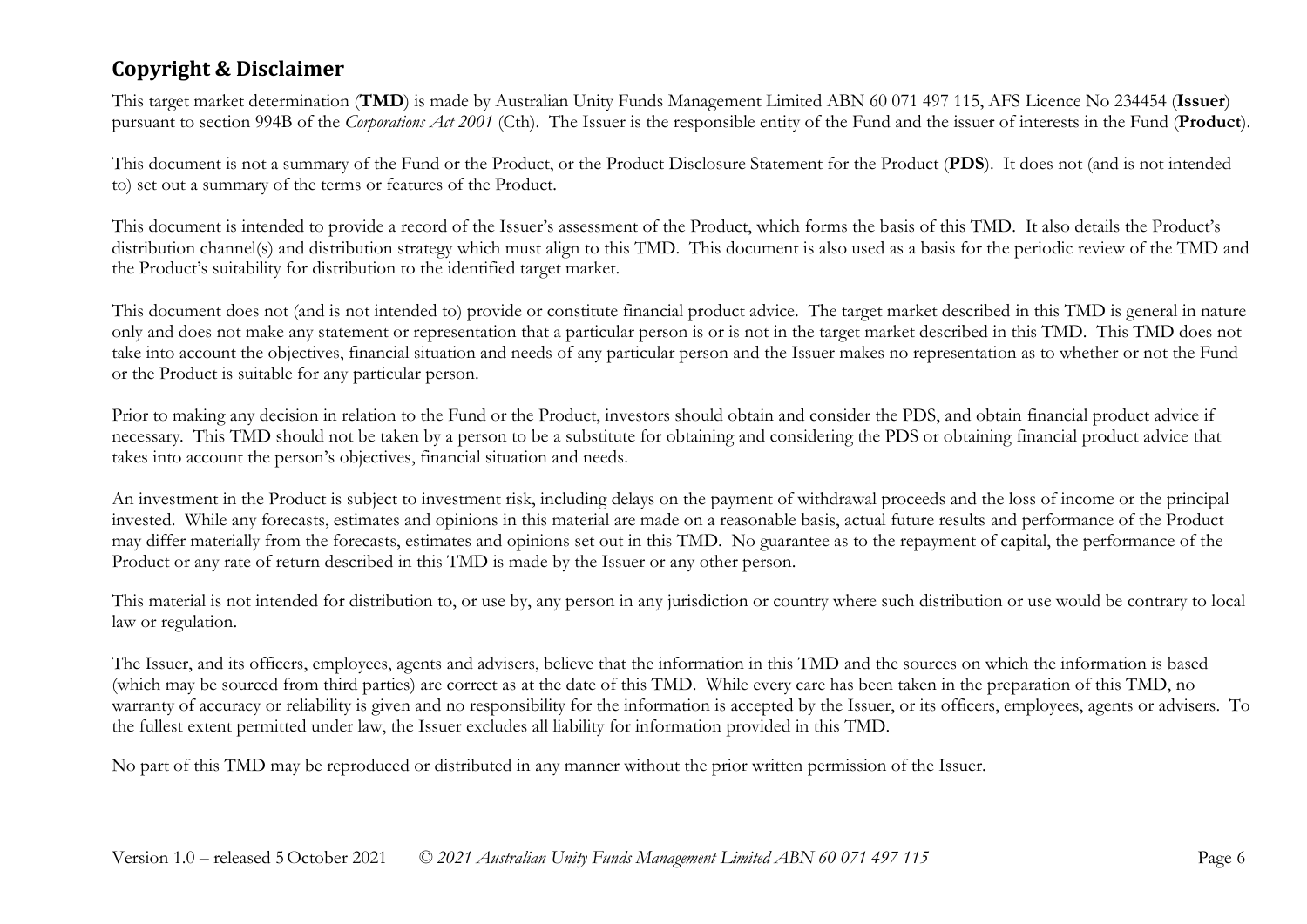# **Definitions**

| Term                                                                                                            | <b>Definition</b>                                                                                                                                                                                                                                                                                                                               |  |
|-----------------------------------------------------------------------------------------------------------------|-------------------------------------------------------------------------------------------------------------------------------------------------------------------------------------------------------------------------------------------------------------------------------------------------------------------------------------------------|--|
| Consumer's investment objective                                                                                 |                                                                                                                                                                                                                                                                                                                                                 |  |
| Capital Growth                                                                                                  | The consumer seeks to invest in a product designed to generate capital return. The consumer prefers exposure<br>to growth assets (such as shares or property) or otherwise seeks an investment return above the current<br>inflation rate.                                                                                                      |  |
| Capital Preservation                                                                                            | The consumer seeks to invest in a product to reduce volatility and minimise loss in a market down-turn. The<br>consumer prefers exposure to defensive assets (such as cash or fixed income securities) that are generally lower<br>in risk and less volatile than growth investments.                                                           |  |
| Capital Guaranteed                                                                                              | The consumer seeks a guarantee or protection against capital loss whilst still seeking the potential for capital<br>growth (typically gained through a derivative arrangement). The consumer would likely understand the<br>complexities, conditions and risks that are associated with such products.                                          |  |
| Income Distribution                                                                                             | The consumer seeks to invest in a product designed to distribute regular and/or tax-effective income. The<br>consumer prefers exposure to income-generating assets (typically, high dividend-yielding equities, fixed income<br>securities and money market instruments).                                                                       |  |
| Consumer's intended product use (% of Investable Assets)                                                        |                                                                                                                                                                                                                                                                                                                                                 |  |
| Solution/Standalone (75-100%)                                                                                   | The consumer intends to hold the investment as either a part or the majority (up to 100%) of their total<br>investable assets (see definition below). The consumer typically prefers exposure to a product with at least High<br>portfolio diversification (see definitions below).                                                             |  |
| Core Component (25-75%)                                                                                         | The consumer intends to hold the investment as a major component, up to 75%, of their total <i>investable assets</i><br>(see definition below). The consumer typically prefers exposure to a product with at least Medium portfolio<br>diversification (see definitions below).                                                                 |  |
| Satellite $(\leq 25\%)$                                                                                         | The consumer intends to hold the investment as a smaller part of their total portfolio, as an indication it would<br>be suitable for up to 25% of the total <i>investable assets</i> (see definition below). The consumer is likely to be<br>comfortable with exposure to a product with Low portfolio diversification (see definitions below). |  |
| <b>Investable Assets</b>                                                                                        | Those assets that the investor has available for investment, excluding the residential home.                                                                                                                                                                                                                                                    |  |
| Portfolio diversification (for completing the key product attribute section of consumer's intended product use) |                                                                                                                                                                                                                                                                                                                                                 |  |
| Low                                                                                                             | Single asset class, single country, low or moderate holdings of securities - e.g. high conviction Aussie equities.                                                                                                                                                                                                                              |  |
| Medium                                                                                                          | 1-2 asset classes, single country, broad exposure within asset class, e.g. Aussie equities "All Ords".                                                                                                                                                                                                                                          |  |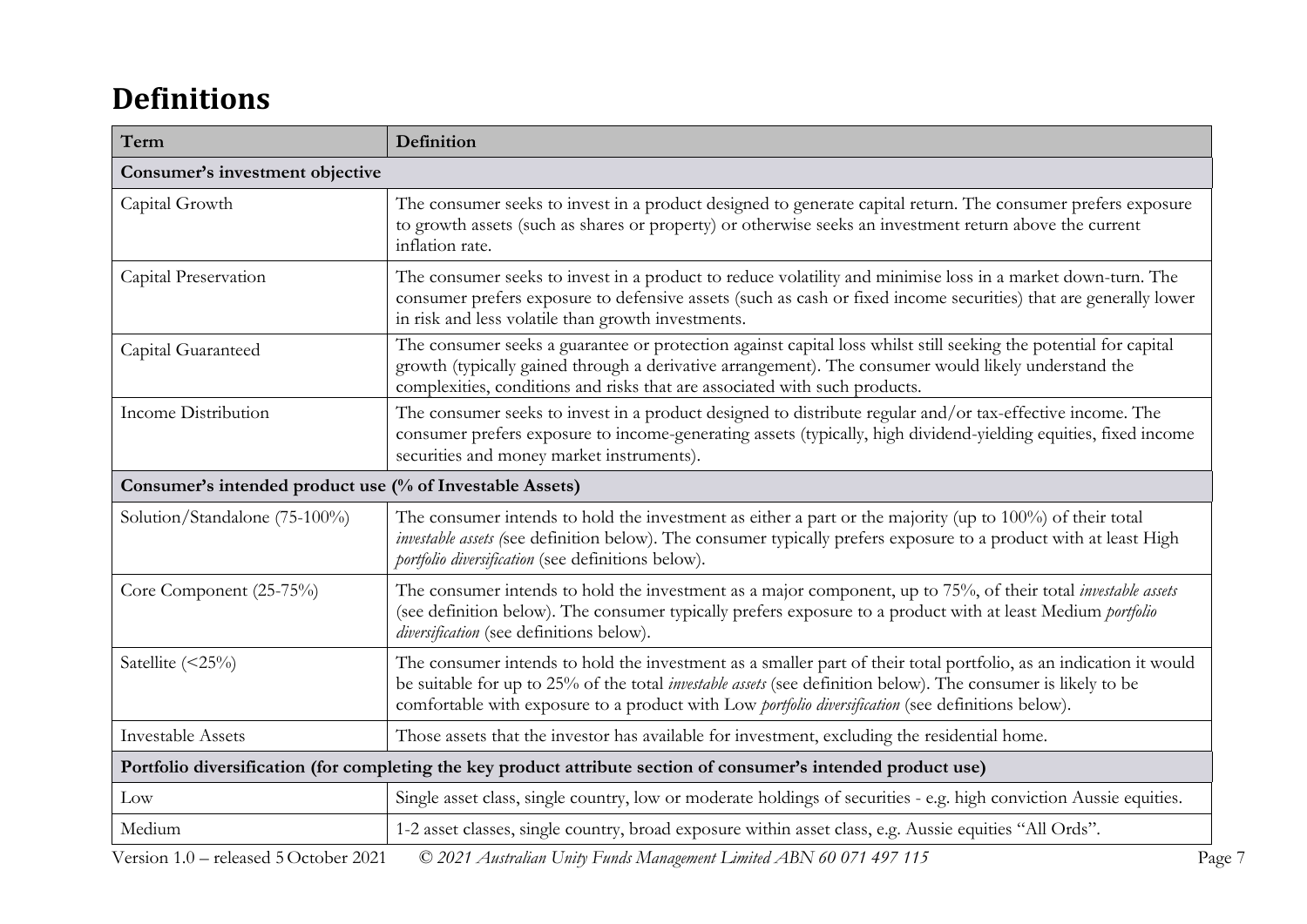| Term                                     | Definition                                                                                                                                                                           |  |
|------------------------------------------|--------------------------------------------------------------------------------------------------------------------------------------------------------------------------------------|--|
| High                                     | Highly diversified across either asset classes, countries or investment managers, e.g. Australian multi-manager<br>balanced fund or global multi-asset product (or global equities). |  |
| Consumer's intended investment timeframe |                                                                                                                                                                                      |  |
| Short ( $\leq$ 2 years)                  | The consumer has a short investment timeframe and may wish to redeem within two years.                                                                                               |  |
| Medium $(> 2 \text{ years})$             | The consumer has a medium investment timeframe and is unlikely to redeem within two years.                                                                                           |  |
| Long ( $> 8$ years)                      | The consumer has a long investment timeframe and is unlikely to redeem within eight years.                                                                                           |  |

#### **Consumer's Risk (ability to bear loss) and Return profile**

Issuers should undertake a comprehensive risk assessment for each product. The FSC recommends adoption of the Standard Risk Measure (**SRM**) to calculate the likely number of negative annual returns over a 20 year period, using the guidance and methodology outlined in the **[Standard Risk](https://protect-eu.mimecast.com/s/pqPaCwVNmtGRQpvMFVpVgu?domain=urldefense.com)  [Measure Guidance Paper For Trustees](https://protect-eu.mimecast.com/s/pqPaCwVNmtGRQpvMFVpVgu?domain=urldefense.com)**. SRM is not a complete assessment of risk and potential loss. For example, it does not detail important issues such as the potential size of a negative return or that a positive return could still be less than a consumer requires to meet their investment objectives/needs. Issuers may wish to supplement the SRM methodology by also considering other risk factors. For example, some products may use leverage, derivatives or short selling, may have liquidity or withdrawal limitations, or otherwise may have a complex structure or increased investment risks, which should be documented together with the SRM to substantiate the product risk rating.

A consumer's desired product return profile would generally take into account the impact of fees, costs and taxes.

| $_{\text{Low}}$ | The consumer is conservative or low risk in nature, seeks to minimise potential losses (e.g. has the ability to bear up to  |  |
|-----------------|-----------------------------------------------------------------------------------------------------------------------------|--|
|                 | 1 negative return over a 20 year period (SRM 1 to 2)) and is comfortable with a low target return profile.                  |  |
|                 | Consumer typically prefers defensive assets such as cash and fixed income.                                                  |  |
| Medium          | The consumer is moderate or medium risk in nature, seeking to minimise potential losses (e.g. has the ability to bear up    |  |
|                 | to 4 negative returns over a 20 year period (SRM 3 to 5)) and comfortable with a moderate target return profile.            |  |
|                 | Consumer typically prefers a balance of growth assets such as shares, property and alternative assets and defensive         |  |
|                 | assets such as cash and fixed income.                                                                                       |  |
| High            | The consumer is higher risk in nature and can accept higher potential losses (e.g. has the ability to bear up to 6 negative |  |
|                 | returns over a 20 year period (SRM 6)) in order to target a higher target return profile.                                   |  |
|                 | Consumer typically prefers predominantly growth assets such as shares, property and alternative assets with only a          |  |
|                 | smaller or moderate holding in defensive assets such as cash and fixed income.                                              |  |
| Very high       | The consumer has a more aggressive or very high risk appetite, seeks to maximise returns and can accept higher              |  |
|                 | potential losses (e.g. has the ability to bear 6 or more negative returns over a 20 year period (SRM 7) and possibly other  |  |
|                 | risk factors, such as leverage).                                                                                            |  |
|                 | Consumer typically prefers growth assets such as shares, property and alternative assets.                                   |  |
|                 | Consumer's need to withdraw money                                                                                           |  |